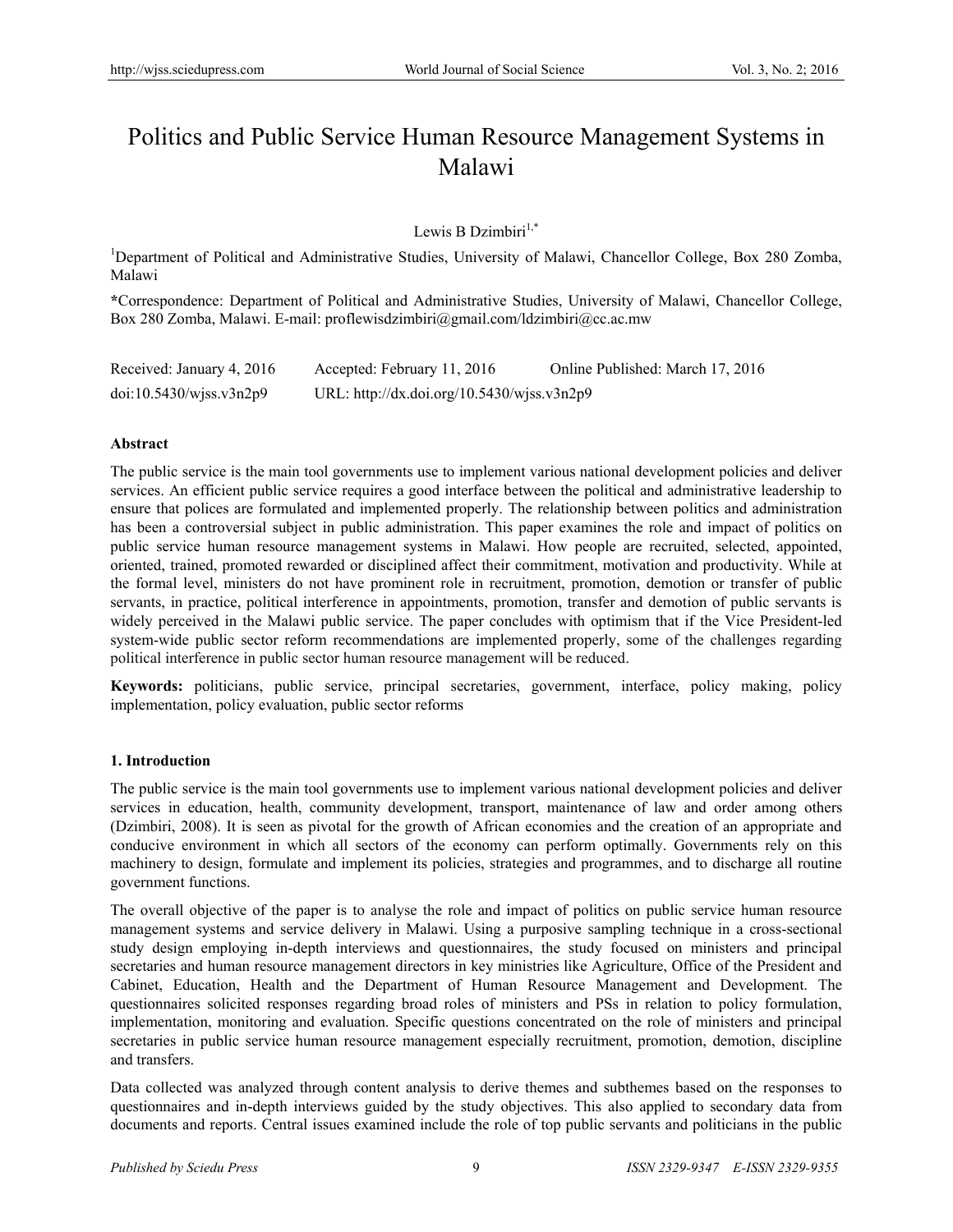administration system in Malawi and determine the nature and impact of the relationship between top public servants and cabinet ministers on the recruitment, promotion, transfer and discipline of senior public servants and determine the impact of that role on human resource management and service delivery in government departments.

The human resource is the most important and strategic resource for the implementation of national development policies. The manner in which they are recruited, selected, appointed, oriented, trained, rewarded or disciplined affect their commitment, motivation and productivity.

After this introduction, the paper provides the context of the Malawi public service followed by an analysis of politics-administration dichotomy framework. The role of ministers and principal secretaries in public policy processes and human resource management in the public service in Malawi is examined. The last part concludes the discussion.

# **2. Malawi: Public Service Context**

Malawi became independent from Britain in 1964. Since then, she moved from a multiparty to one party dictatorship and then back to multiparty democracy in the 1990s. In the 1960s through the 1970s and 80s, Malawi developed Statement of Development policies as development roadmaps. However, the 1990s saw the development of Malawi Poverty Reduction strategy, then Vision 2020 and the Malawi Growth and Development Strategy (MGDS) 1 and 11 as a medium term development policy to ensure that Malawi realizes her national long term development direction embodied in the Vision 2020.

These national documents provide areas and directions for the investment of national efforts. These include sustainable economic growth, social development; social support and disaster risk management; infrastructure development; governance and gender and capacity development. They also include agriculture and food security; energy, industrial development, mining and tourism; transport infrastructure and Nsanje World Inland Port. Key priority areas for these national documents are: education science and technology; public health, sanitation, malaria and HIV and AIDS management; integrated rural development; green belt irrigation and water development; child development, youth development and empowerment; climate change, natural resources and environmental management are its key priority areas (DHRMD, 2013).

In order to accomplish the foregoing national aspirations, a properly engaged, motivated, trained, disciplined and professional public service is a must. However, to realise such calibre of the public service, a good political-administrative interface within the public service cannot be over-emphasised since the roles and responsibilities of ministers and principal secretaries are intrinsically linked although they have their own respective duties to perform.

However, the relations between them may be complicated and fraught with tensions. Politicians may complain that the administrators deliberately delay projects or that they are not loyal. On the other hand, PSs may cite inappropriate interference or micro-management in matters of human resources or finance. The Commonwealth Association of Public Administration and Management (CAPAM, 2007) regional seminar noted several challenges that PSs face in leading their ministries under the political leadership of ministers. These include the challenge of delivering results through others, clarity of purpose between PS and minister; managing complexity, speaking truth to power; building trust; and leading change. According Walters (2007), ministers and principal secretaries have distinct roles, responsibilities and accountabilities which have the potential to create friction. He argues that the fact that politicians are often rushing to get things done in order to deliver results for their constituency while the principal secretary can afford to take a long term view is a recipe for tensions.

While the public service should operate independent of the political executive, in many if not most governmental contexts in the Commonwealth, government could not function on such a basis. Public servants are deeply enmeshed in supporting the political executive as it forms and finalizes policy preferences. Public servants help in shaping legislation and have a leading role in the drafting of regulatory and policy instruments to further legislative aims. Public servants give life to government programs through the exercise of discretion and control over implementation. Public servants are responsible for oversight through internal audits and accountability measures. In many of these settings, senior public servants work hand in glove with political staff in the employ of ministers (Walters, 2007).

In the the 1960s and 70s, ministers in Commonwealth Africa were more dependent on the advice of principal secretaries but from the 1980s, however, the role of ministers had changed to the extent that most ministers are not only involved in policy-making, but are also interested in ensuring that those policies and relevant programmes and projects are effectively implemented (Kathyola, 2010). As more educated ministers with public sector experience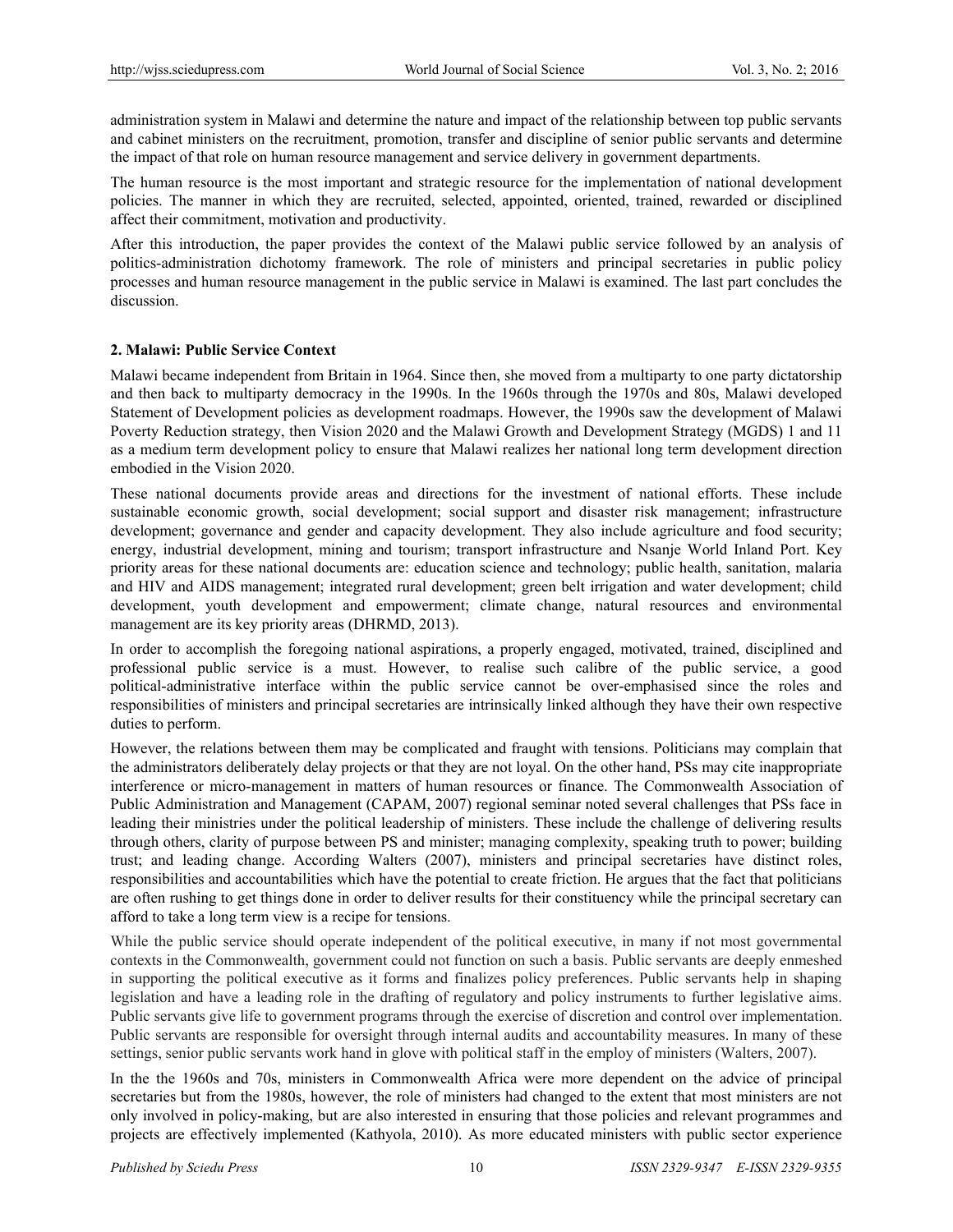were coming on the scene, the tendency for ministers to do much more than their predecessors increased, with some of them performing roles that traditionally belong to the principal secretary. Most ministers sometimes usurp the roles of a principal secretary (Kathyola, 2010).

Ordinarily, as head of the professional public service, principal secretaries would be heads of their ministries in the professional and administrative areas. They should therefore be responsible for bringing the necessary human resources to perform various activities in the ministries. They ought to be responsible for formulating, implementing and evaluating human resource management policies. Experiences of most Commonwealth countries in Africa indicate that a negative and/or non-productive relationship between a minister and a principal secretary, for example, can divide a ministry, turn it into a micro-political battlefield and undermine its overall effectiveness (CAPAM, 2007). A positive relationship between these two on the other hand can motivate the whole organisation to deliver, regardless of the level of technical, managerial and leadership competencies of the minister.

In Malawi, the Department of Human Resource Management and Development (DHRMD) under the Office of the President and Cabinet (OPC) is responsible for public service administration and management on behalf of the Chief Secretary to the Government. Its vision is "a high quality and result-oriented public service" and its mission is "to foster and sustain a high quality and result-oriented, accountable and transparent public service through the development and implementation of equitable, sound human and institutional resource management policies, strategies, practices and systems in order to ensure efficiency and effectiveness" in the public service. DHRMD is responsible for the administration and management of the public service in all the line ministries and departments through its human resource representatives.

The public service consists of mostly educated, well trained career-oriented personnel. These include primary and secondary school teachers, field assistants, community development staff, agricultural officers, executive officers, clerical and accounting staff, secretarial staff, human resource officers, administrators, and various professional and technical staff like engineers, scientists, doctors, health professionals, directors, undersecretaries, lawyers, judges and magistrates, among others.

These work in ministries of agriculture, health, education, office of the president and cabinet, department of human resource management and development, foreign affairs and international cooperation, local government, defence, labour, youth and manpower development, finance, economic planning and development, lands and housing, natural resources and climate change, transport and public works, Industry and trade (Dzimbiri, 2014). They also work in the police, prisons, local government as well as in the other branches of government, like courts and parliament as well as other public institutions city, municipal, town and district councils, parastatal bodies and commissions (ibid).

As a former British colony (1891-1964) Malawi's public service was shaped by the British public service in terms of rules and regulations and governing principles which embraced the principles recommended in the Northcoate-Trevelyan Report (1853): political impartiality; objectivity; integrity; accountability; confidentiality, open recruitment, promotion on merit basis. A series of public service reforms were implemented as outocmes of studies starting with the Skinner commission and later the Herbercq commission all of which called for the re-organization of the public service in terms of structures, governing principles and condition of service. The guiding principles of 1961 Public Service Commission on recruitment, promotion and discipline was promoting efficiency and effectiveness in the delivery of public services. Although political will and seriousness of the executive leadership led to measurable success in the delivery of public services, the administrative structures remained highly centralized and and expatriate-influncd in management style (Kachimera, 2014)

The transition to the multiparty era in 1994 led to a transformation of the public service which led to the birth of trade unions in the public service to engage government in negotiations for better conditions of services. The public service commission continued to observe and adhere to its fundamental principles of fairness, openness and appointment on merit. A Public Service Act, 1994 was enacted to compliment the Constitution of the Republic of Malawi, 1994 which was framed with a view to address the ills of human rights violations during the one party system of government. The immediate challenge was to see how best to balance the need for continuity of any best public service systems and practices and resolutely leaving out the negative aspects of the previous government. However, the new found freedom led to lawlessness in the name of claims of basic human rights. The public service once renowned for discipline during the one-party politial system became a laughing stock as public servants resorted to doing what pleased them( Kachimera, 2014)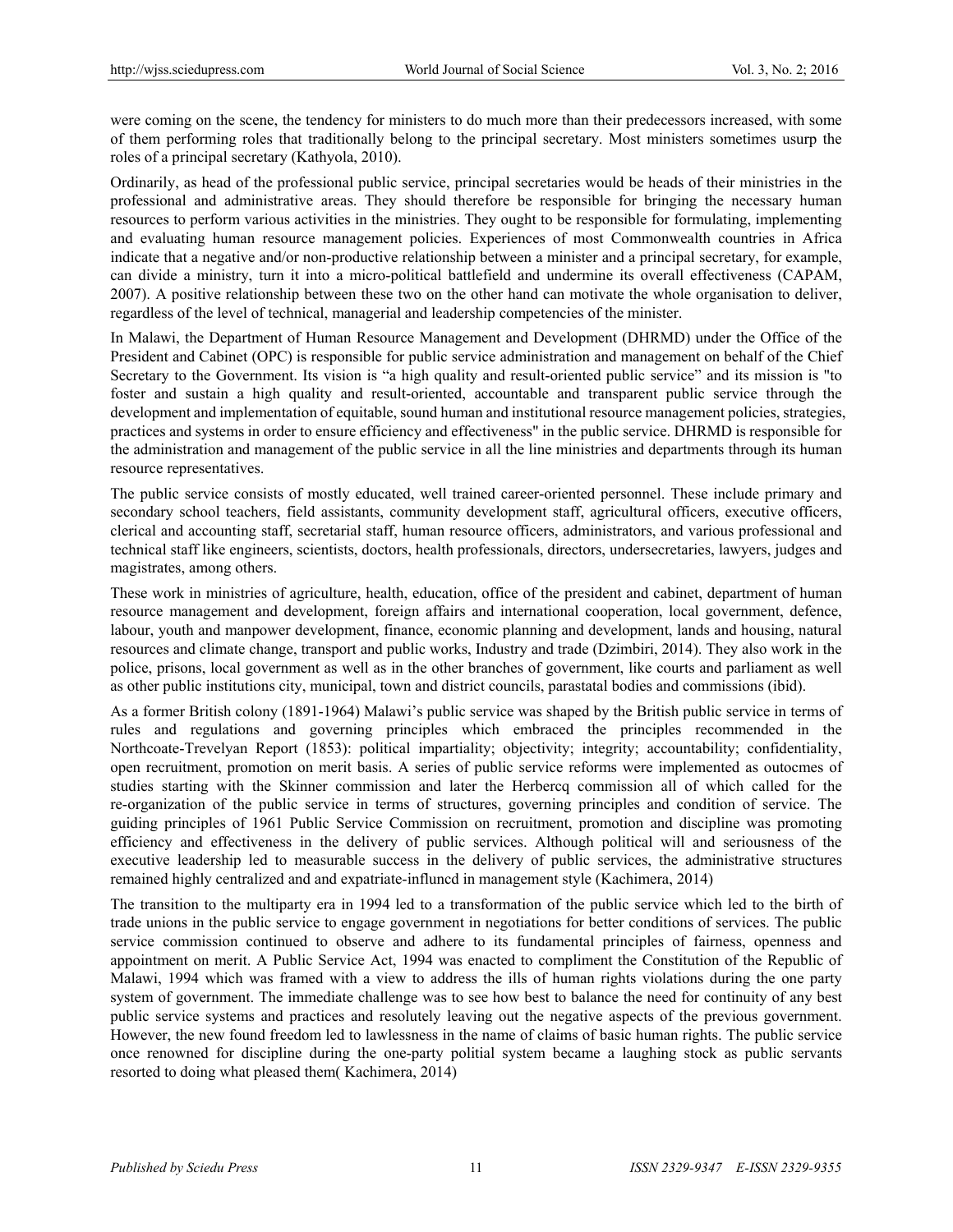#### **3. Politics and Administration Dychotomy: A Theoretical Framework**

The relationship between ministers and principal secretaries in policy processes need to be understood in the context of the various arguments for or against the separation of politics from administration. The politics-administration dichotomy is the underpinning feature of Max Weber's (1980) ideal bureaucracy where the main role of politicians is policy making while administrators tackle the task of policy implementation (Rosenbloom 2008). Weber saw administrators as instrumental and subordinate to politicians and that they should function as technical experts who should advise and efficiently execute the decisions of politicians as the sovereign representative. However while politicians are in charge of defining the policies to be implemented by bureaucrats, Weber feared that career civil servants might dominate politicians through their superior knowledge, technical expertise and longer experience, in contrast to the ministers who change frequently. The question of the dichotomy between public administration and politics has remained an important question since the emergence of public administration as a field of study in the late 1880s.

Wilson (1887) argued for the separation of politics from public administration when he pointed that public administration "lies outside the proper sphere of politics." (p. 210). The politics-administration dichotomy is based on the notion of dividing governmental authority between elected and administrative officials along functional lines. Public administration scholars proposed numerous explanations and theoretical models in their attempts to understand the role of public administration in the political process. Three schools- separation, political, and interaction have emerged to explain politics-administration dichotomy.

The separation school analyzes the relationship between politics and administration. It argues that the function of politics is to provide guidance, or what Wilson (1887) said, "setting the task for administration" and public administration functions to provide neutral competence to the policy process. Elected officials provide political guidance through policy leadership and legislative oversight. Policy leadership links elected officials to citizens, while legislative oversight links them to public administrators. On the other side of the policy process stands public administration whose primary responsibility is to enable public policies into concrete implementation in conformity with legislative intentions and instructions.

According to Colley (2005) a secure, merit selected and politically neutral public service would be more efficient and able to provide frank and fearless advice to a government of any political persuasion. In an analysis of the extent to which Queensland (Australia) political parties politicized or depoliticized employment relations or used the workforce for their uniformity, Colley found that Labour Governments established the most independent and transparent institutions with strongest decision-making powers, and tended toward standardization and inclusion under public service regulation. On the other hand, Conservative governments favoured decentralization and departmental autonomy, which reduced uniformity and provided more scope for political influence in decisions and blurred the separation of politics from administration.

As Colley (2005) noted, it is ironical because central personnel agencies are tasked with maintaining an apolitical public service but yet they have featured in all political parties' election platforms over the years. Good government is usually synonymous with an efficient and effective public service. The effectiveness with which policies are implemented and services are delivered is dependent to a large extent on how these policies are formulated, implemented and evaluated. Under the career service model, a politically neutral public service is recruited on merit, and given tenure to encourage frank and fearless advice and protect it from electoral whims, thus enabling it to serve a government of any political persuasion.

Kernaghan (2009) outlined six key principles that should govern politics and administration interface in order to safeguard neutrality of the public service:

(1) Politics and policy are separated from administration - thus, politicians make policy decisions and public servants execute these decisions;

(2) Public servants are appointed and promoted on the basis of merit rather than of party affiliation or contributions

(3) Public servants do not engage in partisan political activities;

(4) Public servants do not express publicly their personal views on government policies or administration;

(5) Public servants provide forthright and objective advice to their political masters in private and in confidence; in return, political executives protect the anonymity of public servants by publicly accepting responsibility for departmental decisions; and

(6) Public servants execute policy decisions loyally, irrespective of the philosophy and programs of the party in

*Published by Sciedu Press* 12 *ISSN 2329-9347 E-ISSN 2329-9355*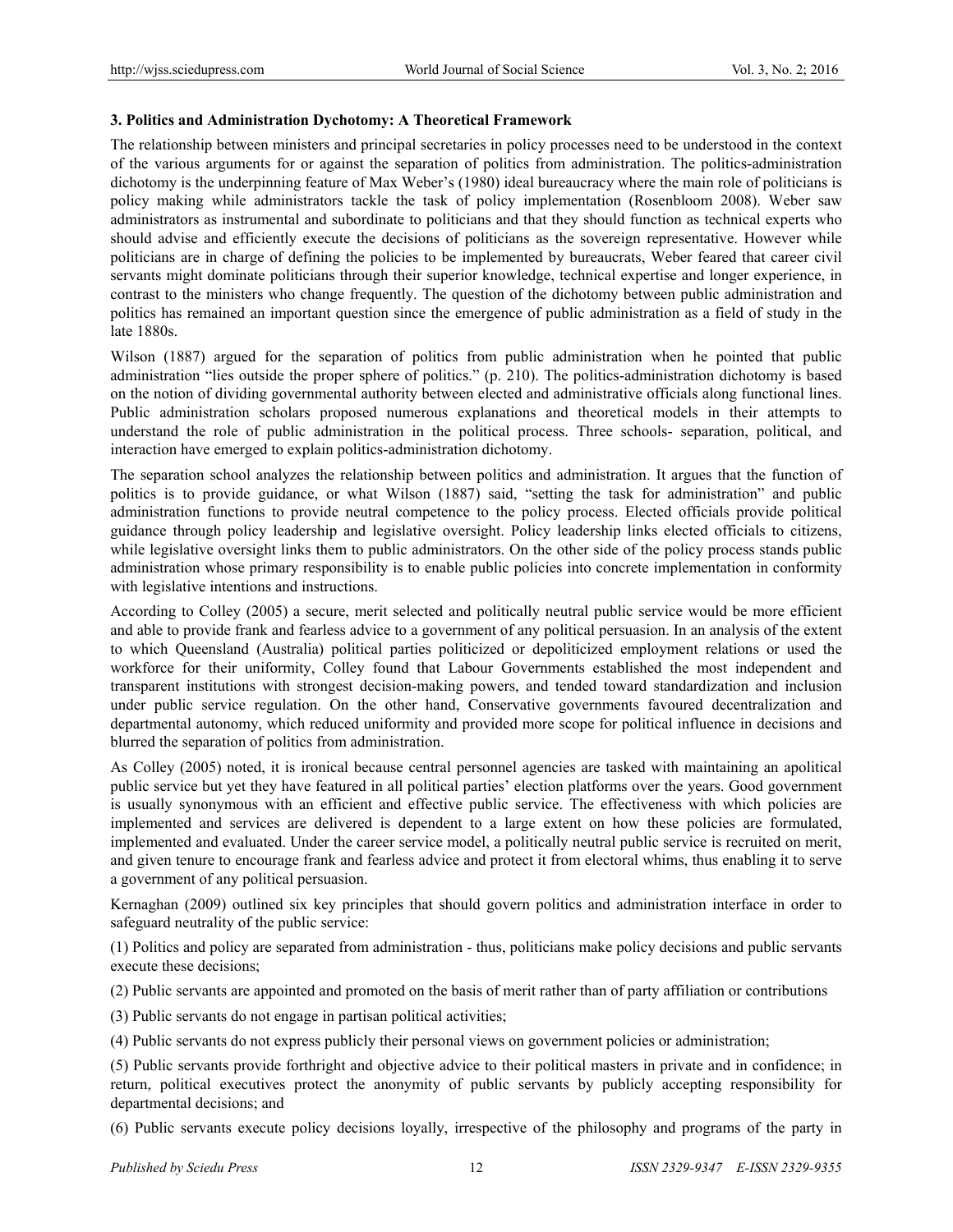power and regardless of their personal opinions

The political school rejects the politics-administration distinction as its proponents consider public administration as an inseparable part of the political process (Long, 1954; Bosworth, 1958; Pfiffner, 1985; Miller, 1993). Factors such as vague and ambiguous legislations, lack of technical knowledge and difficulties in monitoring and controlling bureaucratic behavior, are used to justify the critical role of public administrators in the policy process. Public administrators are viewed as policy makers and policy advocates. This approach rejects the subordinate and instrumental role of public administration in relating to elected officials. However, this fusion has its own challenges that forced the British public service in the 19<sup>th</sup> century to detest when politicians were handing out public sector jobs to friends and supporters leading to corruption, favouritism, politicization and inefficiency. That is why the Northcote-Trevelyan Report (1853) appealed for a meritocratic system that would enhance public administration performance.

The interaction school emphasizes a high degree of collaboration between elected and administrative officials while maintaining each one's traditional roles and unique perspectives. In a sense, the interaction school seeks a middle ground between the separation and political schools. The interaction school acknowledges the differences between politics and administration in a number of ways such as logical and psychological differences between politics and administration, or dissimilarities in the perspectives, values, and formal positions of elected and administrative officials (Waldo, 1980; Nalbandian, 1994, Svara, 2001). Yet, what makes the interaction school somewhat different from the separation school is its emphasis on ongoing cooperation between elected and administrative officials in the process of policy making.

The relations between politics and management (administration) as Demir and Nyhan (2008) noted, is complex. In reality, a continuum rather than a dichotomy can be noted. Evidence from city managers in the United States demonstrated that there is a continuum in elected official-public administrator relations, which complicates the traditional view of dichotomy. The role overlaps between elected officials and public administrators on policy and administration are diverse, illuminating a more variable version of their relations (Demir 2009). New Public Management (NPM) movement calls for new ways of running governments just like business and reshaping the relations among politicians, administrators, markets and citizens. The strengthening role of administrators in the political process as well as the increasing involvement of politicians in process of policy implementation put more emphases on their interaction and complementarities (Svara 2001). Existing literature on this issue frequently agrees that in theory there is a division between political and administrative roles but in practice it is impossible to define a marked border between political and administrative actors (Chevallier, 2002; Mulgan, 2007).

# **4. Role of Actors in Public Policy Processes in Malawi: Ministers and Principal Secretaries**

This section examines the role of ministers and PSs in policy processes in Malawi in order to determine the extent to which Malawi's experience reflect any of the models of politics and administration relationships discussed above.

In Malawi, ministers are 'political heads of government ministries'. Their roles in the public service machinery include among others, the provision of political leadership and direction of the ministries to which they are appointed. In this regard, they are accountable to the public on the performance of their ministry and as such they articulate policies aimed at enhancing the performance of their ministries. They are answerable to the president for the efficient performance of their ministries/ departments, and collectively, for the government. Principal Secretaries, on the other hand, provide professional leadership in their ministries, and are involved in policy formulation, strategic planning and management, financial management and human resource management. They are the contact points in the public service such that their effectiveness in discharging their responsibilities is critical to the ministries' performance. They are also viewed as executive heads of their ministries and departments in which they are responsible for day-to-day operations for all public service matters. As one key informant put it, PSs are essentially 'boundary spanners between the technical and the political structures in the ministry'. What role PSs and ministers playing public policy processes?

# *4.1 Public Policy Formulation*

Public Policy had been defined by Dye (1995) as "whatever government chooses to do or not to do". Public policy process is also a series of related activities in the task of initiating, making, legitimizing; implementing, monitoring and evaluating policies in the public sector (Obasi, 2004**).** From the definitions it is evident that public policy results from the decisions of government to do something. Governments are usually faced with a number of issues tthat affects citizens such as HIV/AIDS, poverty, crime, drought and security to mention but a few. Since governments are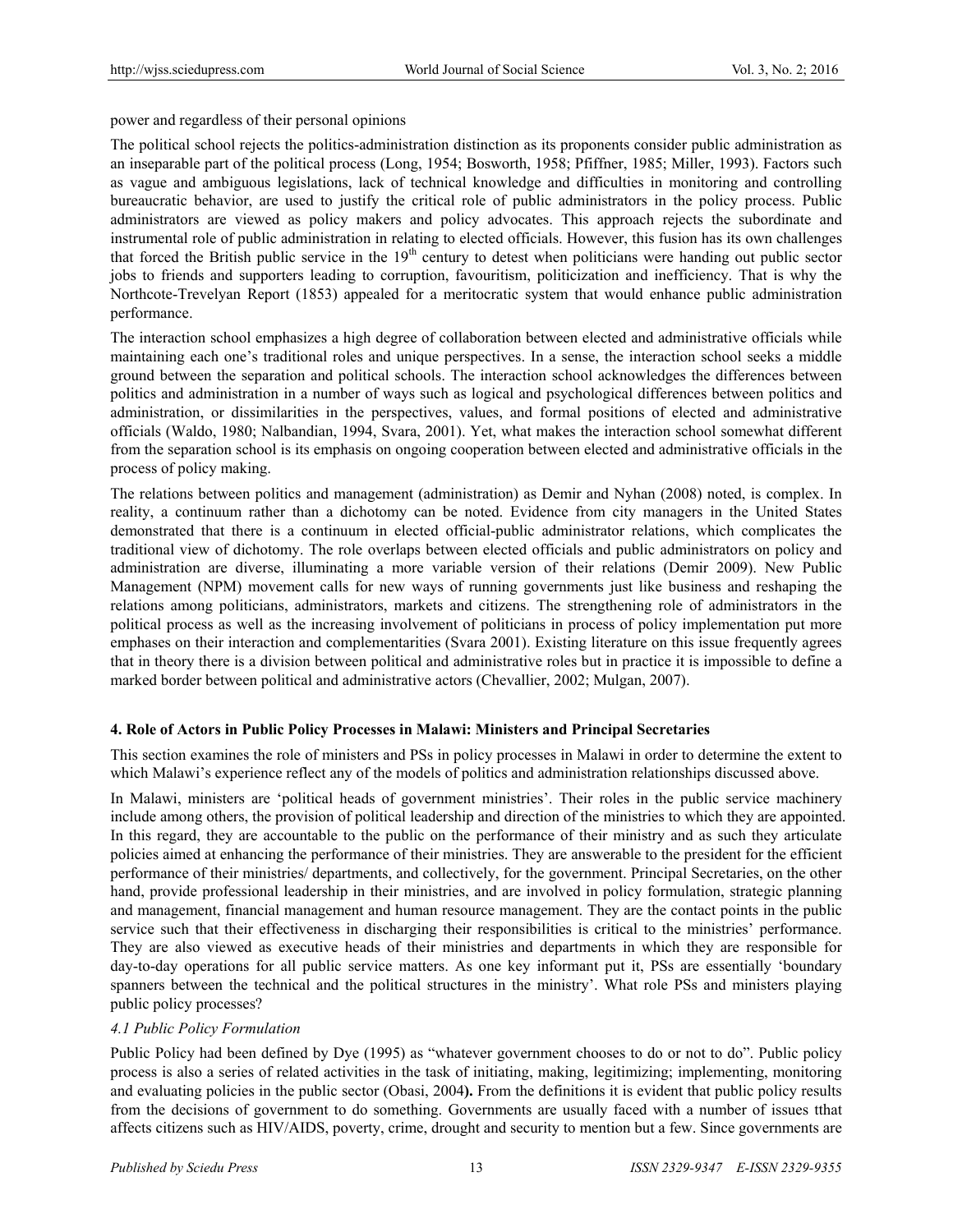usually seen as problem solvers they usually come up with a deliberate plan or decision to address issues of public concern. This involves various stages including policy formuation, impelmentation, monitoring and evaluation (1995). Implementation simply involves organizing, directing, planning, the activities of the government by the various actors such as the agencies, and departments.

Ministers formulate policies through Cabinet Committees of which they are members. At ministerial level, their role in policy formulation is to ensure that policies relating to smooth operations of their ministries are articulated and formulated. In this regard they provide direction to the principal secretaries in order to ensure that proper policies are formulated. They also take lead in determining policy objectives out of which PSs devise strategies for implementation. Once policies have been developed, ministers sign for them before they are submitted to the Cabinet for approval. The role of principal secretaries in policy formulation is 'to provide full, honest and impartial advice' to the ministers to enable them articulate proper policy decisions. As one key informant noted, 'they provide technical advice in the policy formulation process, as well as advice on how the policies can best be implemented'. At the operational level, they allocate resources such as human, material and financial and supervise the process of policy formulation. For example in the formulation process they might decide to organize a workshop where various stakeholders such as political leaders, civil servants, non- Governmental organizations and traditional leaders would discuss the issues before developing a draft policy for further refinement.

#### *4.2 Policy Implementation*

According to Hayes (2001), public policy implementation consists of organized activities by governments directed towards the achievement of goals and objectives, articulated in authorized policy statements. The process of policy implementation is affected by various factors such as the nature of the problem, circumstances surrounding them, the administrative machinery in charge of the task and the resources. In Malawi once policies have been formulated, ministers 'provide political leadership' in their implementation. The role of ministers in policy implementation as one respondent noted, is first 'to lobby for mobilization of resources for the effective implementation' of the policies.

At the start of the implementation of the policy, ministers preside over the ceremonial opening or placing a foundation stone. As the implementation process progresses, ministers also monitor how the policies are being implemented and provide direction where necessary. In this regard they provide checks and balances to ensure proper implementation of the articulated policies. It is not uncommon to hear on the radio, television or newspaper that such and such a minister is touring establishments in his ministry, and inspecting progress being made on projects he officially launched.

Principal Secretaries are implementers of the policies formulated by the ministers, and are required to update the ministers on the policy implementation process, and propose options for overcoming any obstacles in the policy implementation process. They implement the policies through officers below them such as deputy secretaries, directors, undersecretaries, chief human resource officers and various technical, professional and clerical staff including artisans. Their role is to implement the policy 'to the best of their ability and enable the ministries achieve their goals' of effective public service delivery. According to one respondent, 'PSs are therefore responsible for all the managerial functions of planning, organizing, directing, and coordination budgeting and reporting for the implementation of the policies'.

# *4.3 Policy Monitoring and Evaluation*

Policy monitoring usually looks at whether the policy is working towards achieving the objectives of an organisation. Policy monitoring is the routine collection of data on a particular policy in order for management to asses the progress it is making in the implementation process. Administrators produce reports on a daily, monthly and quarterly basis. Policy monitoring examines the schedule (trend) of impact of the policy regardless of whether positive or negative. According to Dunn (1994) policy outcome is an observed consequence of policy action. He also points out that all the observed consequences could be intended or unintended. The impact of the policy includes impact on the target situation or group, impact on situations or groups.It also includes impact on future as well as immediate conditions, direct costs in terms of resources devoted to the program and indirect costs including loss of opportunities to do other things (Dye,1995).

In Malawi, ministers are responsible for ensuring that the policies they formulated with the help of PSs result in the expected impact or results. They are therefore keen to know the political consequences of their policies during or after implementation. They are responsible for the organization of policy reviews and recommendation of improvements where applicable to cabinet and or parliament Thus, during the evaluation process, a minister's role is to assess whether the policy objectives and goals were met and provide guidance on how to address the gaps if any.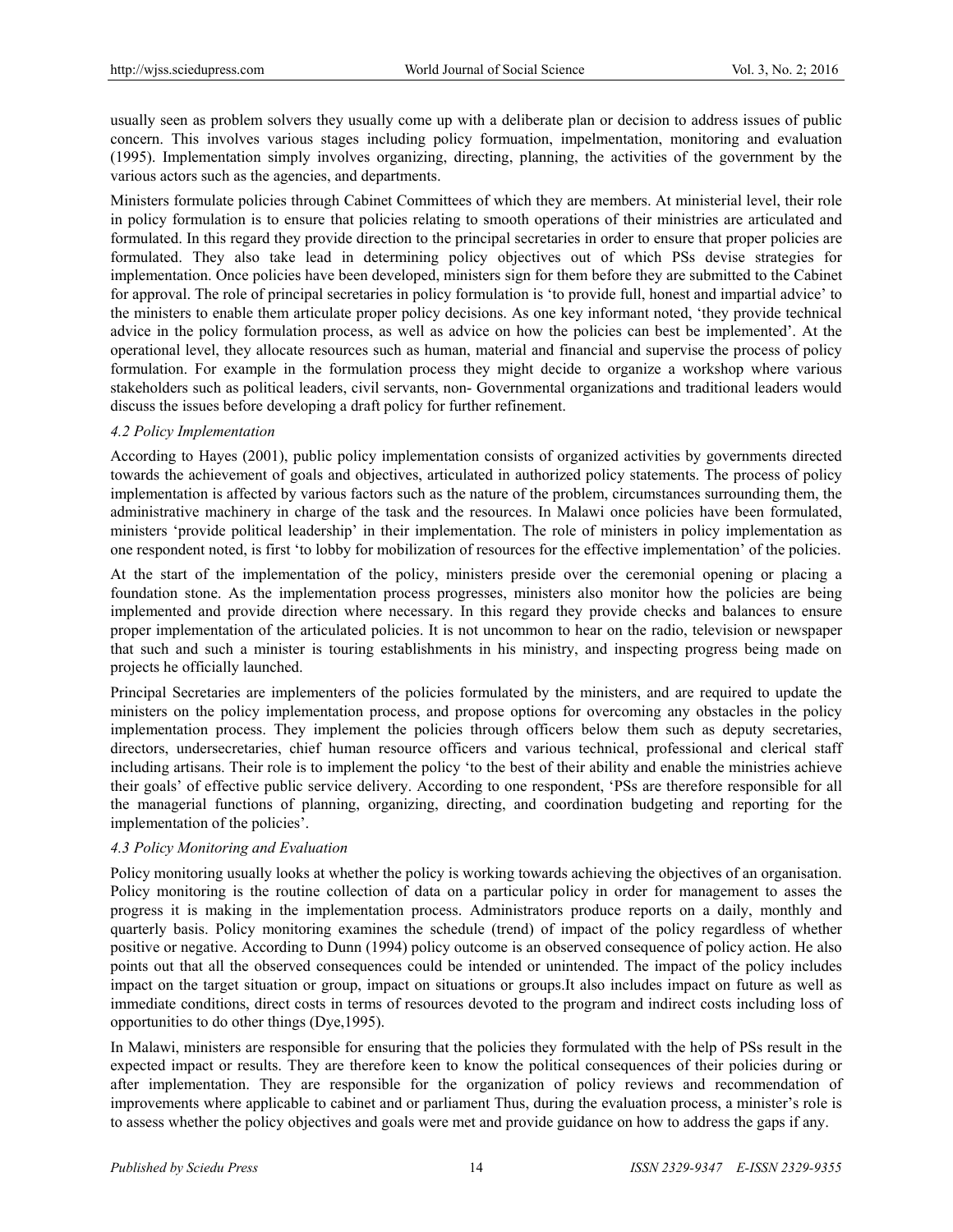On the other hand, as one respondent noted, 'PSs are responsible for ensuring that they put in place mechanisms for evaluating the policies, and coordinate the process of reviewing these policies.' This can be done through regular management meetings with heads of sections, quarterly reports, mid-term evaluation as well as end of project evaluation. In some instances PSs 'use workshops to hear stakeholders' views and perception on successes of the policies. They also use consultants to undertake an independent review and provide a report on achievements and challenges as well as recommendations.' Thus, PSs normally brief their minister on the outcomes of the evaluations and advise on solutions.

From the above, what is evident is that there is some degree of division of labour between the minister and principal secretaries in policy formulation, implementation and evaluation. There is no clear cut dichotomy to suggest that ministers only formulate and principal secretaries only implement. Each one of them has a role in all policy processes. It can be concluded therefore that the integration school discussed above has more relevance to the context of Malawi with regards to the relationship between politics and administration in policy processes.

#### **5. Human Resource Management Processes the Malawi Public Service**

The main roles and responsibilities of top-level civil servants (or 'principal secretaries' as is the case in Malawi) in charge of ministries include managing the human resources of the ministry and to ensure increased productivity and quality of service to the citizenry. It is important to examine the human resource management processes in the Malawi public service in order to determine the nature and impact of the interface between elected politicians and administrative heads of ministries on people management because an efficient and effective public service machinery needs proper systems of appointments, promotion, transfers and discipline handling.

#### *5.1 Recruitment Selection and Appointment*

Recruitment is the process of generating a pool of capable people to apply for employment to an organisation (Armstrong, 2010). It involves searching the candidates for employment and stimulating them to apply for jobs in the organization. Selection is the process by which managers and others use specific instruments to choose from a pool of applicants a person or persons more likely to succeed in the jobs (Armstrong, 2010). Effective recruitment and selection practices identify job applicants with the appropriate level of knowledge, skills, abilities and other requirements needed for successful performance in a job or organization. Hiring people with the right skills or the highest level of these skills lead to positive economic outcomes for the organization. Hiring people with wrong set of skills leads to disaster for both the person and the organization. Appointment is the filling of vacant positions after selection (Dzimbiri, 2015).

According to public service procedures in Malawi, the principal secretary plays a very important part in the recruitment and selection process in a ministry. The principal secretary is required to ensure that the ministry has the right numbers of staff with the right knowledge, skills and attitudes, necessary to adequately support the minister in the implementation of the policies. Recruitment of staff and procurement of resources and other services will be based on the activities lined up to achieve the policies. Secondly, where good policies are in place they will lead to recruitment of suitable and qualified human resources that will perform in line with the policies, thereby making it easy for the principal secretary to manage the implementation process. However, the provision of financial resources, which is the responsibility of the minister, in the policy cycle may affect positively or negatively the motivation of human resources in the ministry.

The principal secretary's role in recruitment is to declare and recommend vacancies to the civil service commission for advertisement and selection before the PS makes appointment on the direction of the appropriate commission. Initially there was one public service commission established in 1961 and modeled on the British system. However, with expanding Malawi public service, several service commissions were created – teaching services commission, civil service commission, health service commission, judicial service commission, police service commission, prison service commission. So it is the appropriate commission that will receive information from the PS of a ministry on vacancies to fill and number of people, qualifications, skills and experience required. The appropriate commission advertises in the newspapers and government circulars; it also receives applications which the commission sends to the relevant PS of a ministry for shortlisting. Interviews are held by the commission with a PS or representative of the ministry on the panel of interviewers. The commission selects the right candidates and directs the principal secretary in the ministry to make appointment.

In practice, the procedure is followed for the majority of cases especially at junior levels. While various commissions such as civil service commission, teachers service commission, health service commission are responsible for the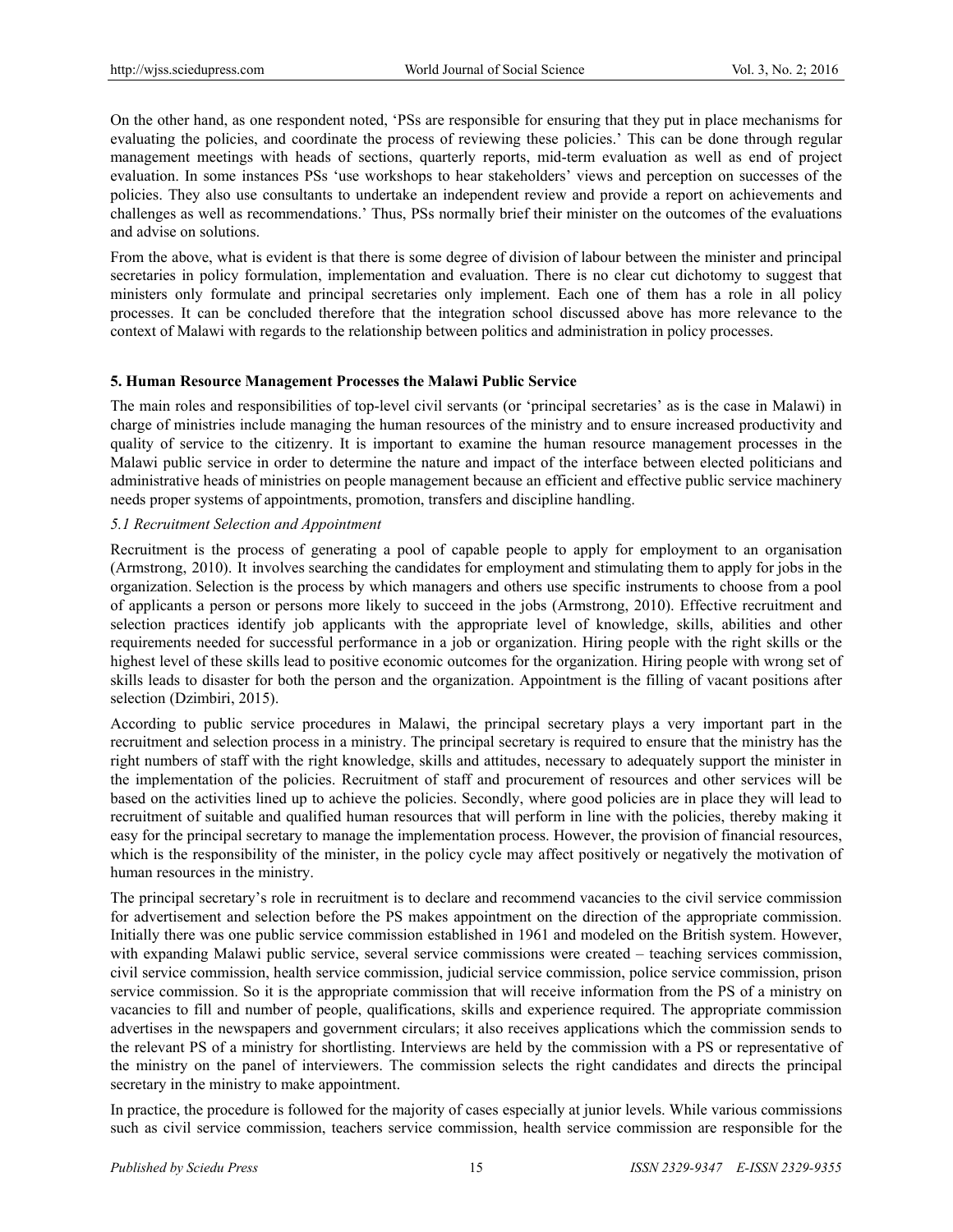recruitment, promotion, discipline and transfer of certain cadres of officers in the public service, the top levels from under-secretaries to chief secretary to the government and chief executives of various parastatal bodies, commissions and government agencies are appointed by the president. However, as one PS noted, 'it is an open secret that some ministers influence recruitment through directing the top civil servants to employ relatives and friend's children'. What has been typical over the years is that successive governments have been characterized by appointment, promotion, transfer and dismissal of senior public servants of their choice without following proper procedures. There has been an outcry that appointment of principal secretaries, directors, chief executives of parastatals, city and municipal councils and other senior public servants, have 'always been politically influenced.'

For example political appointments of principal secretaries by successive presidents created a situation whereby the civil service swelled the number of PSs to 96 by 2015 against fewer ministries. This had created a situation where in one ministry one, like education, one would find three PSs, causing problems of overlaps and power struggles on who was in control of the ministry. As one senior public official noted, 'that is why the Chief Secretary to the Government has issued a circular to reduce the number of PSs in Government by demoting many to the status of Chief Directors.' Following the implementation of this circular, the number of principal secretaries has been scaled down to 21. The issue of political interference in appointment has been highlighted by the Public Service Reform Commission headed by the Vice President as one of the key perceptions held by various people in Malawi.

# *5.2 Promotion*

Promotion as described by Snell and Bohlander (2007) refers to a change of assignment to a job at a higher level in the organisation and includes the expansion of benefits and managerial authority over other employees in return for higher pay, benefits and privileges. Psychologically, promotions help satisfy employees' needs for security, belonging and personal growth. Promotions should receive the same careful attention as any other employment decisions to minimize concerns by those who feel are more deserving than those promoted.

In the Malawi Public Service, the procedure for promotion is not different from recruitment, selection and appointment explained above. The relevant service commission advertises in the newspapers and government circulars, on the recommendation of the principal secretary of a ministry that has vacancies. The commission receives applications which it then forwards to the relevant ministry for shortlisting. Interviews are held by the commission with a representative of the ministry on the panel of interviewers. The commission selects the right candidates and directs the ministry (through the principal secretary) to promote the successful candidates. For other higher levels above S5, approvals for promotion is effected by the president on recommendation by the appropriate commission.

However, beyond this practical procedure, there are also political interference. Promotions can be made by the president with total disregard for overall public service staff establishment and budgetary considerations. As one key informer lamented, 'It is no wonder instead of having 40 PSs, we ended up having 96.' Respondents in the study cited the case of the Joyce Banda administration that directed the ministry of Education to promote all teachers who had stayed for long without being promoted. The consequence of these was the promotion of up to 20,000 teachers to PT4 when there was neither establishment nor budget provision for these new positions in the ministry of education. For over two years, the teachers had not been paid their new salary arrears due to budgetary constraints which could have been avoided if the process was under the control of the principal secretary in the ministry of education. One respondent cited the case of 'unqualified officers promoted to district commissioner positions in Neno, Chitipa and Machinga, forcing minister of local government to demote them back to where they belonged. The demotions were vehemently resisted through court injunctions, causing inconveniences and stalemate to service provision in the districts affected.

# *5.3 Demotion*

Demotion is the process of reducing an employee's grade because of an act of underperformance or when an employee has misbehaved during his course of work and and as Araga (2008) noted, his behaviour does not befit him to hold that position. It is also part of disciplining the employee for an offence he has done while performing his duties or has failed to perform according to desired standard. An employer shall be entitled to take disciplinary action, other than dismissal, when it is reasonable to do so considering all circumstances and that disciplinary actions include demotion (Employment Act 2000) .

In the Malawi Public Service, demotion can occur due to a misconduct that has been investigated and duly handled according to the Malawi Public Service Regulations and Employment Act 2000. Demotion as a punishment is meted by the appropriate service commission . In practice this procedure is followed for the majority of the employees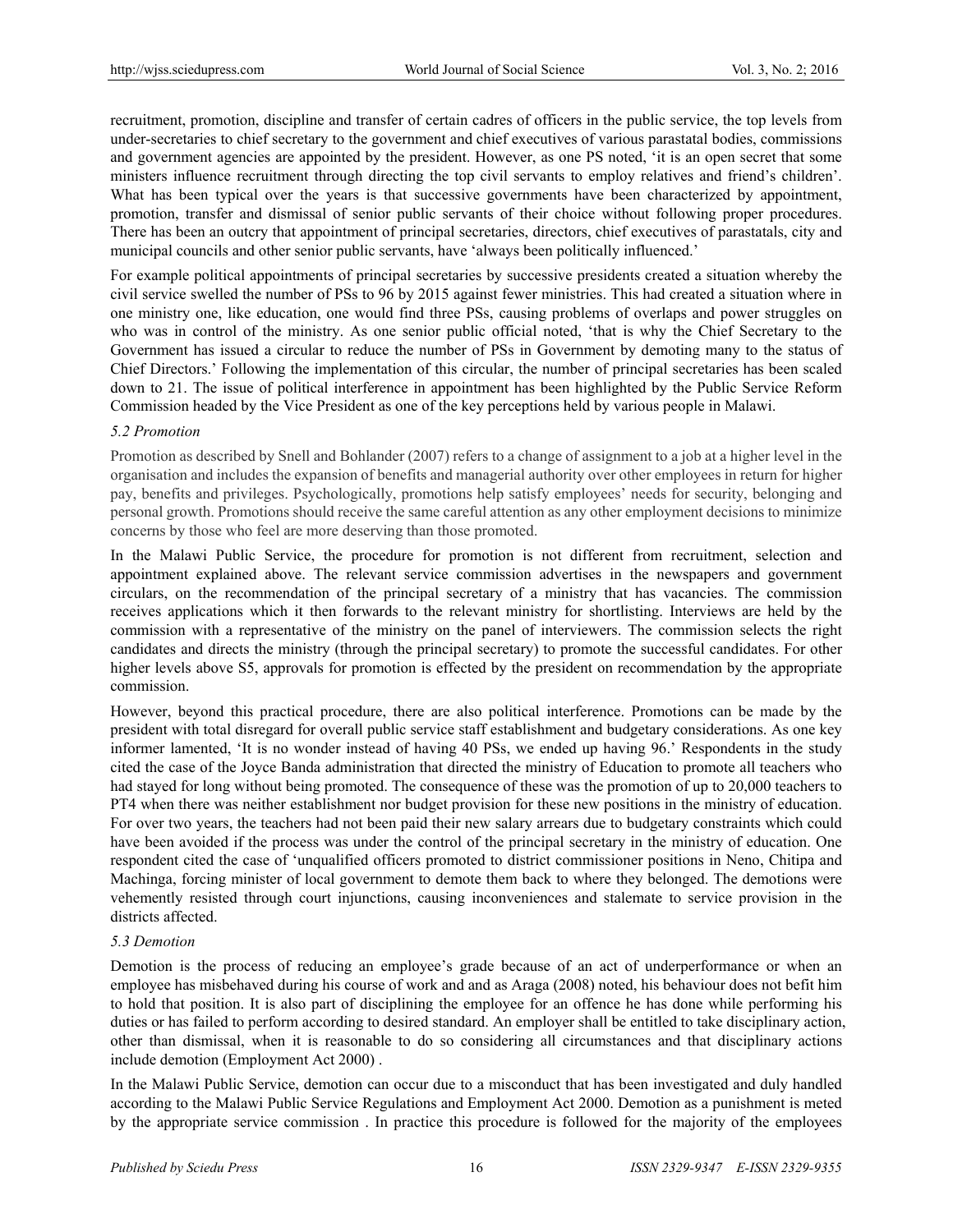whose appointment or promotion is not handled by the the president or minister. However, demotions have come at times for senior positions on directives from above. The controversal case of district commissioners of Chitipa, Machinga and Chiradzulo who were demoted through a directive from the minister of Local Government was frequently cited by respodents to illustrate improper procedures in demotion.

Another controversal case demonstrating the negative role of ministers in the smooth fnctioning of the public service was that of a directve by the minister of local government that purpoted to abolish the position of chiefs in cities. This was severely protested by the concerned chiefs who gunnered support from fellow chiefs to challenge such a directive. Another example of a strange demotion cited was the appointment by the president of a chief secretary to the government to become a high commissioner after change of government. The implication of this is that the officer who was the supervisor of all principal secretaries in government started reporting to one of the principal secretaries in the ministry of foreign affairs. Such a situation could not have occured if proper procedures of appointment or transfer were employed because the officer never committed a misconduct except for the change of the government.

#### *5.4 Transfer*

Transfer is the placement of an employee in another job for which the duties, responsibilities, status pay and benefits are equal to those of the previous job ( Scott and George, 2007). On the other hand, Miner and Crane(1995) described it as reassignments to similar positions in other parts of the organisation. A transfer requires the employee to change work group, work place, work shift or organisational unit. Transfers make it possible for an organisation to place its employees in jobs where there is a greater need for their service and where they can acquire new knowledge and skills. Transfers can also be done to expose people to a wider range of jobs or to fill open positions with trained employees.

In the Malawi Public Service transfer can be between posts or a move to another work station where there is a vacancy to be filled. Transfer between posts occurs when for instance a secondary school teacher applies and succeeds in an interview for the post of protocol officer in the ministry foreign affairs. He will need to be transfrred between posts and move to the new work station. The process also involves the relevant service commission that conducted interviews notifying the relevant ministry of successful candidates and the transfer between posts will be a joint responsibility between the ministries of education and foreign affairs.

However, political trasfers are not uncommon. There has been cases cited about political interference where an Army Commander is transfereed to become a general managers in a parastetal body. Others cases cited are of politicans who have been sent to a parastal body to undertake senior management positions without open competention as expected of public service commission regulations and procedures. Cited also are cases of officials from a city council and university being transferred to a ministry but at higher levels, creating distortions in total establishment and morale problems in the receiving ministry and generally complicating public service human resource management practices. Secretaries have been transferred from one ministry to the other on directives from ministers wanting to have such a secretary for reasons known to themselves. Ministers are comfortable with support staff well known to them.

With the democratization of politics which allows change of government every five years, a tendency to break continuity seems to be the order of the day. When a new government comes in, a new Chief Secretary and new senior officers of the public service are ushered in and others are transferred elsewhere or forced to retire. The result of this is lack of continuity in experience and a tendency to make 'hay while it shines'. This means extracting resources for own benefits before a new Government comes in. Consequently, the citizen is always given a raw deal government after government, as efforts are not concentrated on good service delivery but quick schemes for self-enrichment and maximizing self-aggrandizement.

As one respondent noted, 'political leaders have short term perspective when public servants have long-term perspective. Consequently, rational advice is not taken by political bosses who are motivated to achieve short term goals in a very costly and inefficient manner, with huge social cost to the citizenry.' The PSs end up operating in an unprofessional manner to please their political bosses and save their careers.

It is not surprising that there is a strong view that political intererefence exists in appointments and termination of employment in senior public offices during regime change. The Public Service Review Commission noted this perception in its consultation and therefore made a recommendation, in principle, that the position of Attorney General, Governor of the Reserve Bank of Malawi, Chief Secretary to Government, Director General of Malawi Broadcasting Corporation, Inspector General of Police, Commander of the Malawi Defence Force, Secretary to the Treasury and Budget Director should follow presidential tenure of office. This raises more fears that nepotism or favouritism which characterised the 19th century British Civil Service may be entrenched. What impact shall this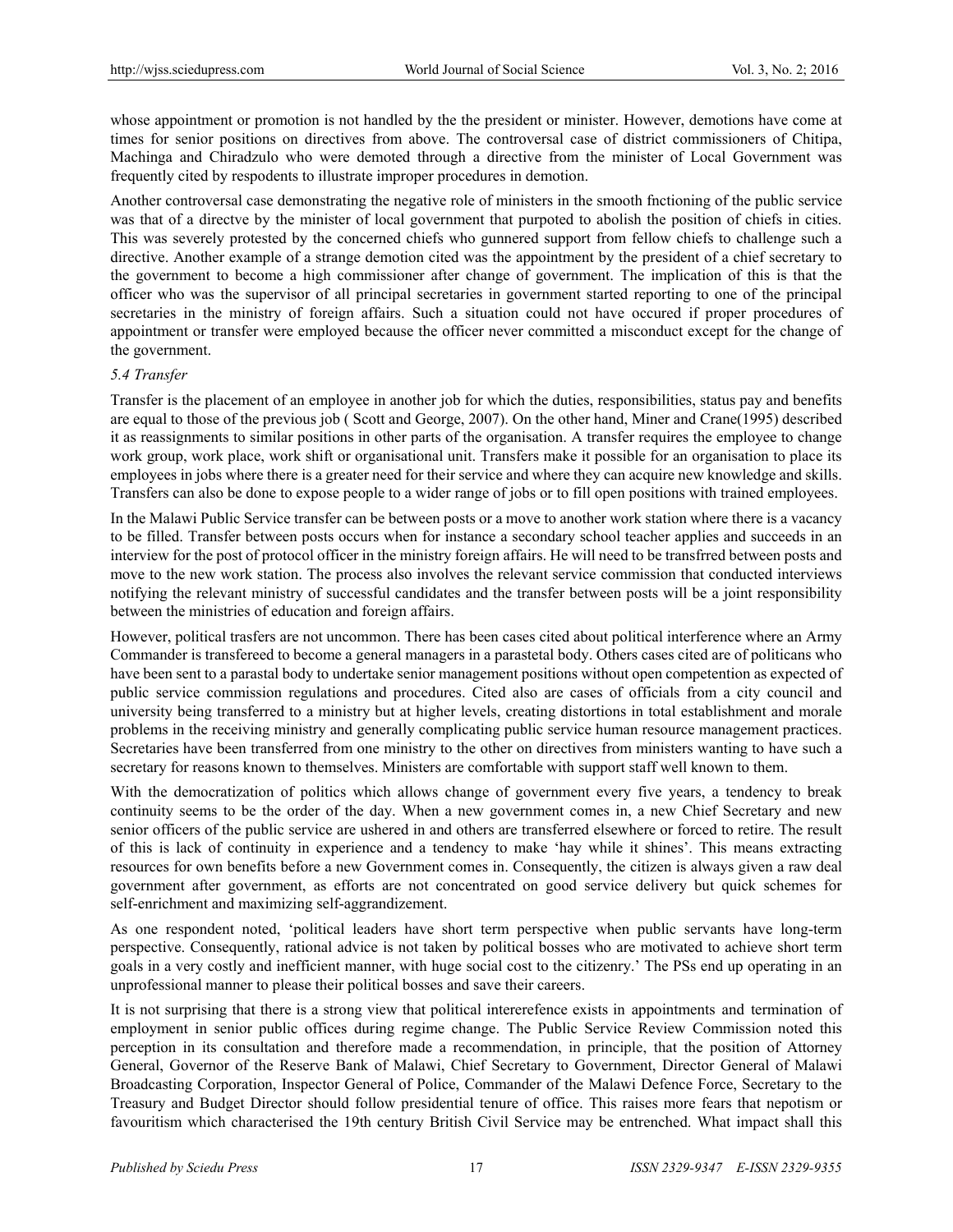system have on the performance of these public servants when they know that their careers terminate in five years' time and that they will have no opportunity to renew the contract? As one observer noted, the consequence shall be 'lack of contunity in organisational memory, inefficent utilisation of resources and deliberate extravagance between governments'.

# *5.5 Discipline*

Discipline can be defined as actions or behavior on the part of authorities in an organization aimed at restraining all employees from behaviours that threaten to disrupt the functioning of the organization(Nel et al., 2007). It is the means by which supervisory personnel correct behavioural deficiencies and ensure adherence to established company rules. The purpose of discipline is to correct behaviour and not just to punish or embarrass an employee. Disciplinary procedures and corrective-action policies establish guidelines for employee performance and behavior and add an essential component to the overall management system. Disciplinary action initiated by management is a way of counteracting poor work performance and unacceptable worker's behavoiur. However a proper procedure must be followed in all disciplinary cases.

The Malawi Public Service Regulations stipulate 26 acts of misconduct including insubrodination, absenteeism, theft, corruption, involvement in party politics and financial embarrassment. The role of PSs in disciplining seniors public servants is to oversee the enforcement of discipline in their ministries to ensure that staff are adhering to public service code of ethics and conduct, Malawi Public Service Regulations, the Public Service Act, Employment Act, administrative circular letters and relevant statutes. Proper procedures for handling disciplinary matters which involve the officer/employee who has committed a misconduct, the controlling officer (PS) and the relevant service commission is also stipulated. The employee is interdicted while the alleged misconduct is being investigated and a hearing in which the officer is invited is held in a fair and transparent manner. The decision of the relevant commission be it demotion, transfer, withhold of increment or dismissal is communicated to the officer who has the right to appeal.

In practice there are issues of discipline that the public service commission reform has noted as prevalent in the Malawi public service. For instance, the commission noted that, 'there is a senior government management paralysis with regards to their supervisory roles; that junior staff continue to violate set rules and procedures, such as those relating to performance, time management, among others; that PSs and other Senior Government officials continue to ignore such acts and/or omissions which have put government business in a state of paralysis; there is also the camaraderie, "buddy-buddy" relationships that exist between the senior Government officials and their juniors' which the commission observed, 'is responsible for a state of "mental siege" on the part of the senior government officials, and paralyses them into inaction. It was evident from the commission's sentiments that 'there is fear by Senior Government officials of their juniors as well as lack of respect by junior staff of their superiors. There is also 'absenteeism not sanctioned and is contrary to the provisions of the Malawi Public Service Regulations. The Commission noted that 'such unregulated absenteeism is leading to serious disruption of services and has a negative impact on delivery of services in most ministries, departments and agencies (MDAs)'.

That is why the reform commission recommended that Senior Government officials should exercise their mandates and discipline insubordinate staff without fear or favour, in line with Malawi Public Service Regulations.' Any absence from the office should be authorised, in line with the provisions and requirements of Malawi Public Service Regulations; and that 'all Controlling Officers be reminded that they have an obligation to enforce these regulations and ensure that Government services are always provided without disruption'. That senior officers be empowered to enforce the rules and regulations of the public service in their MDAs (GoM, 2014).

#### *5.6 Ministers and PS Relationships*

Attempts were made to explain the relationship between ministers and principal secretaries in Malawi. According to the key informants, 'the relationship between the minister and principal secretary in Malawi varies from one personality to another'. 'On average it is satisfactory, although in certain cases the professionalism of PSs may sometimes be compromised due to political pressures exerted by ministers especially in resource allocation'. After all, as another respondent noted 'PSs are political appointees and this sometimes makes it impossible for them to be apolitical'.

Thus, in other ministries, the relationship is harmonious whilst in other, it is 'uneasy and full of suspicion'. This leads to a number of challenges that PSs face. First, it was observed that the challenges PS face in managing human resources and service delivery include situations where both of them do not have common understanding and a shared vision of their ministry. Obviously they end up doing different things to the detriment of their ministries.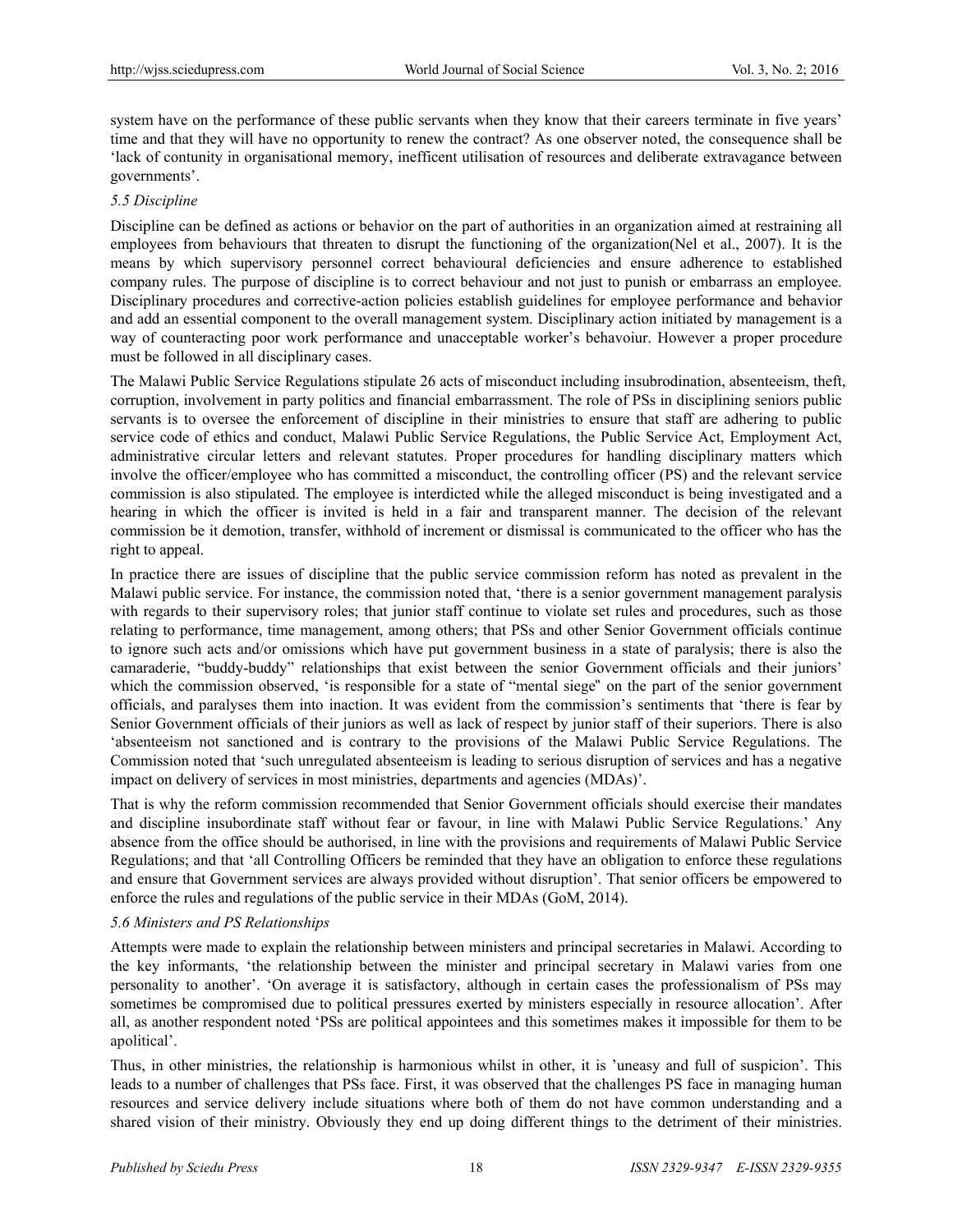They may not articulate good policies and recruit the right caliber of staff which in the long term may result in failure to manage the human resources as well as fare badly on service delivery.

Others noted that the minister and principal secretary may have different perspectives on the same ministry. The minister would always want to deliver results within the shortest possible time, in order to win the next election or return to power. As such he/she may want to take shortcuts in the implementation of the policies. On the other hand, the principal secretary would always want to follow correct administrative procedures. This often becomes the source of mistrust and conflict between the two. The other challenge is when ministers make 'ineffectual decisions' for PSs to implement. This brings frustration and low morale as professionalism is thrown away 'to the dogs'.

Examples of how PSs were instructed by ministers to implement certain policy decisions of the minister which were outside the relevant public service regulations were cited. These include a PS who was asked to open an account using a single signatory for the use by the minister and later the PS was interdicted and charged with misconduct, and eventually dismissed. Another case involved a minister who instructed a principal secretary to procure items outside the procurement procedures. This led to the interdiction on allegation of abuse of public office of the said principal secretary and subsequent disciplinary hearing and dismissal. Under such instances, 'PS are always victims yet the ministers come out clean'. At most some of these incidents are revealed when the minister's term is over or when new ministers have come in. As one PS noted, 'one dilemma is that when the PS stands his ground and says 'No' to an instruction from the minister, it is interpreted as insubordination'. A case was cited of a PS who refused to withdraw money from Government account having been directed from political boss and was subsequently removed from his position for some time before being posted to another institution outside the civil service.

Thus, a cordial relationship between ministers and principal secretaries in Malawi is paramount in the sense that for the two to perform effectively, they rely much on each other. This is so because they have distinct but complimentary roles. As stated earlier ministers provide political leadership and direction of ministries while principal secretaries professionally manage and administer day to day activities of the ministry. In order for them to perform effectively, they need to have good relationship by among other things having a common understanding as well as a shared vision of their ministries, open communication and participative management styles. This will ensure that all public servants are encouraged to perform to the best of their abilities; that good performance is recognized and properly rewarded and the reputation of each other and that of the ministry is not tarnished (Colley, 2005).

As one respondent pointed out, 'this requires reasonableness and understanding on both sides'. It was noted also that 'properly organised management meeting where staff can appreciate ones shortfalls and develop mutual trust,' should be the proper modus operanda in ministries to create a conducive political-administrative interface.

Apart from political interference in appointment and promotion in the public service, lack of ethics and accountability are another set of challenges. Lack of ethics and accountability in the public service has increased so much over the years. There are numerous cases reported over corrupt tendencies in the ministries and government departments, local government and parastatal bodies. In-spite of the various public sector reforms in the area of procurement, financial management and prevalence of a functioning service commissions, there are still public concerns about the prevalence of corrupt tendencies, moral decadence, nepotism in both recruitment and procurement. A terrible culture of allowances has created. This is a tendency among public servants to either create more workshops, seminars, training courses or jump from one holiday resort to another or one country to another ( in the name of workshops) to enhance their own pockets through allowances. These have become more irresistible that officers give each other turns to attend workshops (Dzimbiri, 2014)

There is also evidence that the public service machinery has not been effective in recent years. There has been consistent lack of drugs in hospitals, severe vacancies in ministries and government departments when an army of the unemployed graduates swarm the streets (Dzimbiri, 2014) legal suits through unfair labour practices occasioned by premature termination of contracts of senior public servants upon entry of a new government, among others. The last quarter of the year 2013 witnessed a massive abuse of public funds popularly termed the cashgate scandal in which over MK 20 billion was syphoned from the public coffers. It is even feared that from 2005, Malawi must have lost close to MK 577 billion whereby both public servants and politicians were involved. This scandal affected Malawi's donor confidence that former president Joyce Banda had tried to rebuild when donors withheld it during the Bingu wa Mutharika's regime. The lost confidence resulted in the suspension of aid and loans to Malawi since 2013 (Jamali and Dzimbiri, 2015).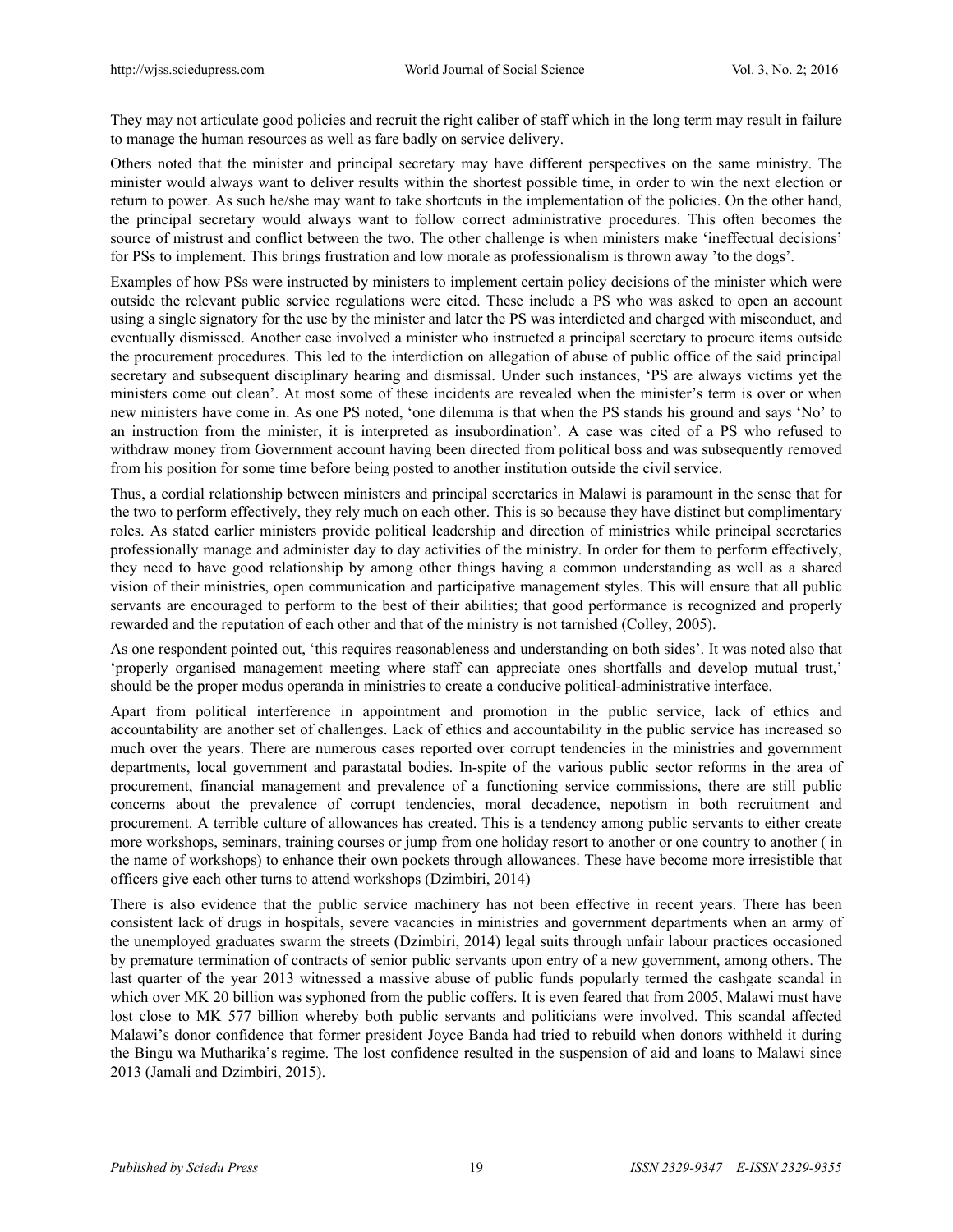#### **6. Conclusion**

The public service is the main tool governments use to implement various national development policies and deliver services in education, health, community development, transport, maintenance of law and order among others. Governments rely on this machinery to design, formulate and implement its policies, strategies and programmes, and to discharge all routine government functions. However, the relationship between politics and administration has been a controversial subject since the dawn of public administration as a field study. This paper has analyzed the role and impact of politics on human resource management in Malawi.

Central issues examined include the role of ministers and principal secretaries in recruitment, promotion, demotion transfer and discipline of public servants and determine the impact of that role on human resource management and service delivery in government departments. It was noted that, since the ministers play an advisory role in ensuring that that appropriate human resource is recruited, promoted or transferred, thereby improving service delivery. The role PSs play in recruitment, promotion transfer and discipline of senior public servants affect the delivery of service in that where staff with appropriate skills is recruited or promoted there will be effectiveness and efficiency in service delivery.

On the other hand, if principal secretaries have not given proper guidance in the process or if they do not enforce discipline, then the service delivery may be adversely affected. Again, where ministers interfere through directives on whom to appoint, promote or transfer, then morale and therefore, service delivery will be poor. There are reported cases of laxity and under-performance among public servants who willfully disregard procedures and regulations including late coming and early knocking off. Arrogance by junior staff, corruption, deliberate efforts to sell labour to citizens through solicitation of bribes before providing a service and generally slow service provision has been reported in the immigration, road traffic and other government departments.

It can be concluded that while at the formal level, ministers have not prominent role in recruitment, promotion, demotion or transfer of public servants in the ministry, the reality on the ground is quite different. Political interference in appointments, promotion, transfer and demotion of public servants is rampant in the public service. The consequence of this is ineffective service delivery due to frustrations, appointment of inappropriate human resources, legal suits due to premature termination of contracts, promotion without linking to budgetary provisions, bloated public service which becomes inefficient in the proper delivery of public service. It is evident from the discussion that the separation of politics and administration in Malawi does not exists. There is greater integration of the roles of ministers and PSs in policy processes. The system-wide recommendations for public sector reform titled, Making Malawi Work are implemented effectively, there is great likelihood that the public service human resource management function will raise its capacity to provide public services with great effectiveness and minimal political interference.

#### **Acknowledgement**

I wish to express my gratitude to the Research and Project Coordinators Professor Blessing Chinsinga and Mr Ernest Thindwa respectively and Professor Dan Banik of the Centre for Development and Environment, University of Oslo, for guidance, patience and good collaboration throughout the project. The funding agency, NORAD deserves very special thanks and deep appreciation for making available funding for the research project.

#### **References**

Anderson, J. E. (1984). *Public Policy–Making.* Holt, Rinehartand, Winston, Inc. Orlando, Florida.

- Armstrong, A. (2010). *A Handbook of Human Resources Management Practice.* Kogan Page.
- Bosworth, K. A. (1958). The manager is a politician. *Public Administration Review, 18*(3), 216-222. http://dx.doi.org/10.2307/973434
- CAPAM (2007). Leading for Results: The Critical Role of the Permanent Secretary. *Regional Seminar*, January 21-23 Barbados.
- Colley, L. (2005). Myth, Monolith or normative Model Evolution of the career service model of employment in the Queensland Public Service 1859-2000, *unpublished PhD Thesis*, Griffith University, Business School.
- Commonwealth Secretariat (2007). *Report of the Workshop for Cabinet Ministers and Principal Secretaries in Lesotho.*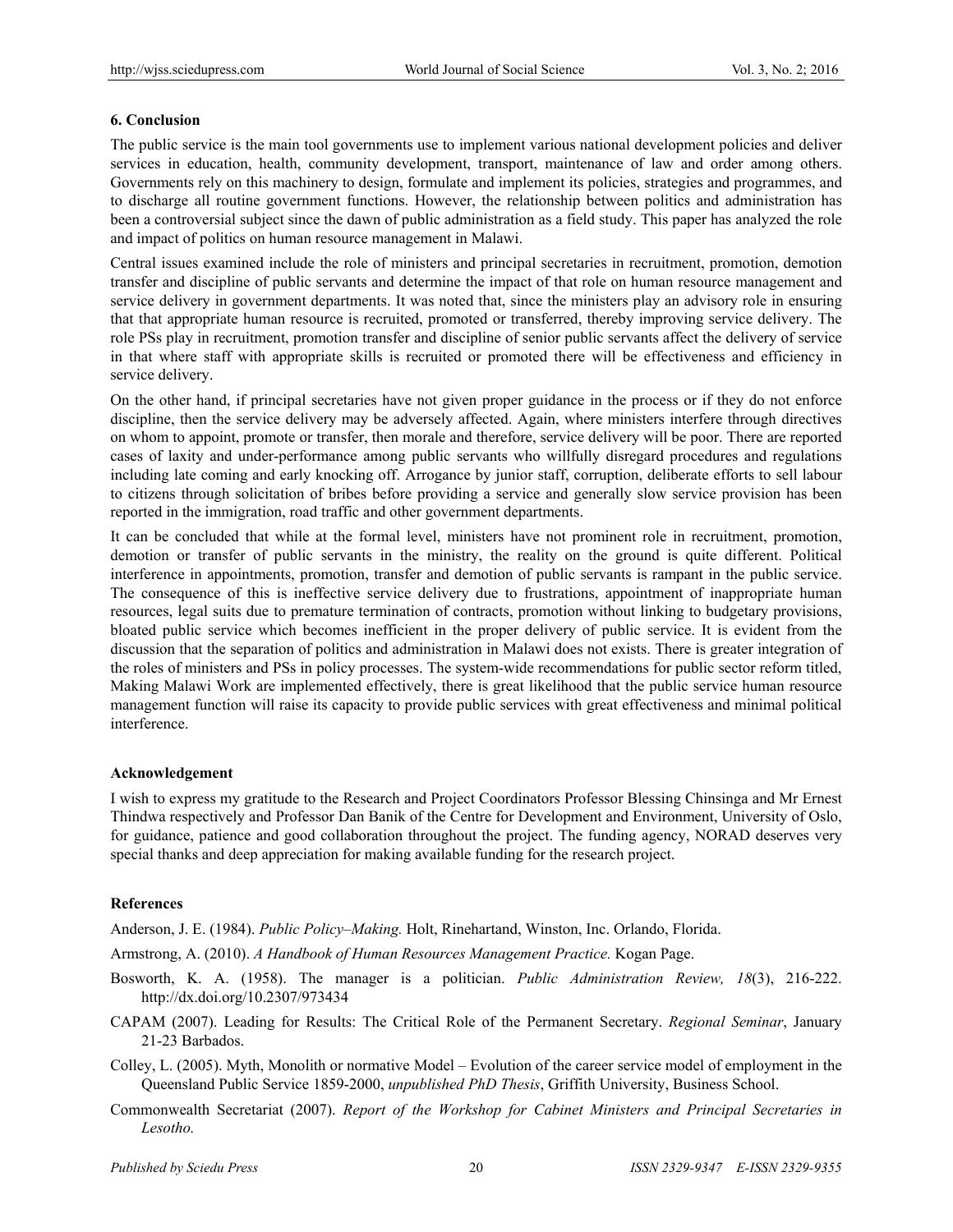- Demir T. (1993). *Politics and administration: A review of research and some suggestions*. University of Illinois at Springfield: Department of Public Administration.
- Demir, T., & Nyhan, R. C. (2008). The politics-administration dichotomy: An empirical search for correspondence between theory and practice. *Public Administration Review*, *68*(1), 81–96. http://dx.doi.org/10.1111/j.1540-6210.2007.00839.x
- DHRMD (2003). *Comprehensive National Human Resource Survey*. Lilongwe.
- Dror, Y. (1967). Policy Analysis: a new professional role in government service. *Public Administration Review, 27*(3), 197-203. http://dx.doi.org/10.2307/973282
- Dunn, D. D., & Legge, J. S. (2002). Politics and administration in U.S. local governments. *Journal of Public Administration Research and Theory, 12*(3), 401-422.
- Dunn, N. (1994). *Public Policy Analysis: An Introduction*. Prentice Hall, Inc., Englewood Cliffs: New Jersey. http://dx.doi.org/10.1093/oxfordjournals.jpart.a003540
- Dye, T R. (1995). *Understanding Public Policy.* Prentice Hall, Inc., Englewood Cliffs: New Jersey.
- Dye, T. R. (2005). *Understanding Public Policy*. Pearson Prentice Hall, New Jersey.
- Dzimbiri, L. (2008). Experiences in New Public Management- the Case of Performance Management System in Botswana. *Journal of Africa Development*, *3*(32), 42-58.
- Dzimbiri, L. (2014). *A History of Civil Service in Malawi.* Unpublished Draft paper for the Public Sector Reform Management Unit. Lilongwe.
- Dzimbiri, L. (2015). *Organization and Management Theories: An African Focus- Integrating structure, people, environment and processes for human happiness*. Zomba: Academic Publishers.
- Government of Malawi (2014). Public Service Reform Commission: A Look at the Future Making Malawi Work Transforming Malawi's Public Service. Lilongwe
- Hayes, W. (2001). The Public policy Web. Retrieved 12 July 2001 from http://www.geocities.com/profwork/implement/define.html
- Jamali, T., & Dzimbiri, L (2015). Malawi. In Elischer, S., Hofmeler, R., Mehler, A., & Melber, H. (eds.), *Africa Yearbook: Politics, Economy and Society South of the Sahara.* Boston/Leden, Brill.
- Johnstone, K. (2001). The Role of senior public servants in South Africa: lessons for the future. PhD Thesis, University of Capetown.
- Kachimera, P. (2014). *The History of the Public Service in Malawi*. Unpublished Paper. Office of th President and Cabinet, Lilongwe.
- Kathyola, J. (2010). *The Political- Administrative Interface: the key to public sector governance and effectiveness in Commonwealth Africa. London*. Commonwealth
- Kithinji K. **(**1998). (ed.) Civil Service Reform in Southern and Eastern Africa Lessons of Experience. Report on Proceedings of a Consultative Workshop held at Arusha, Tanzania.
- Long, N. (1954). Public policy and administration: The goals of rationality and responsibility. *Public Administration Review*, *14*(1), 22-31. http://dx.doi.org/10.2307/972965
- Miller, H. T. (1993). Everyday politics in public administration. *American Review of Public Administration*, *23*(2), 99-116. http://dx.doi.org/10.1177/027507409302300202
- Nalbandian, J. (1994). Reflections of a 'Pracademic' on the logic of politics and administration. *Public Administration Review, 54*(6), 531-536. http://dx.doi.org/10.2307/976672
- Northcote, S., & Trevelyan, G. (1853). Report on the Organisation of the Permanent Civil Service, 23 November 1853. Submitted to both Houses of Parliament by Command of Her Majesty in February 1854.
- Pfiffner, J. P. (1985). Political public administration. *Public Administration Review*, *45*(2), 352-356. http://dx.doi.org/10.2307/976157
- Spanou, C. (2014). Administrative elites and the crisis: what lies ahead for the senior civil service in Greece. *International Review of Administrative Sciences, 80*(4), 709–725. http://dx.doi.org/10.1177/0020852314533453
- Svara, J. H. (2001). The myth of the dichotomy: complementarity of politics and administration in the past and future